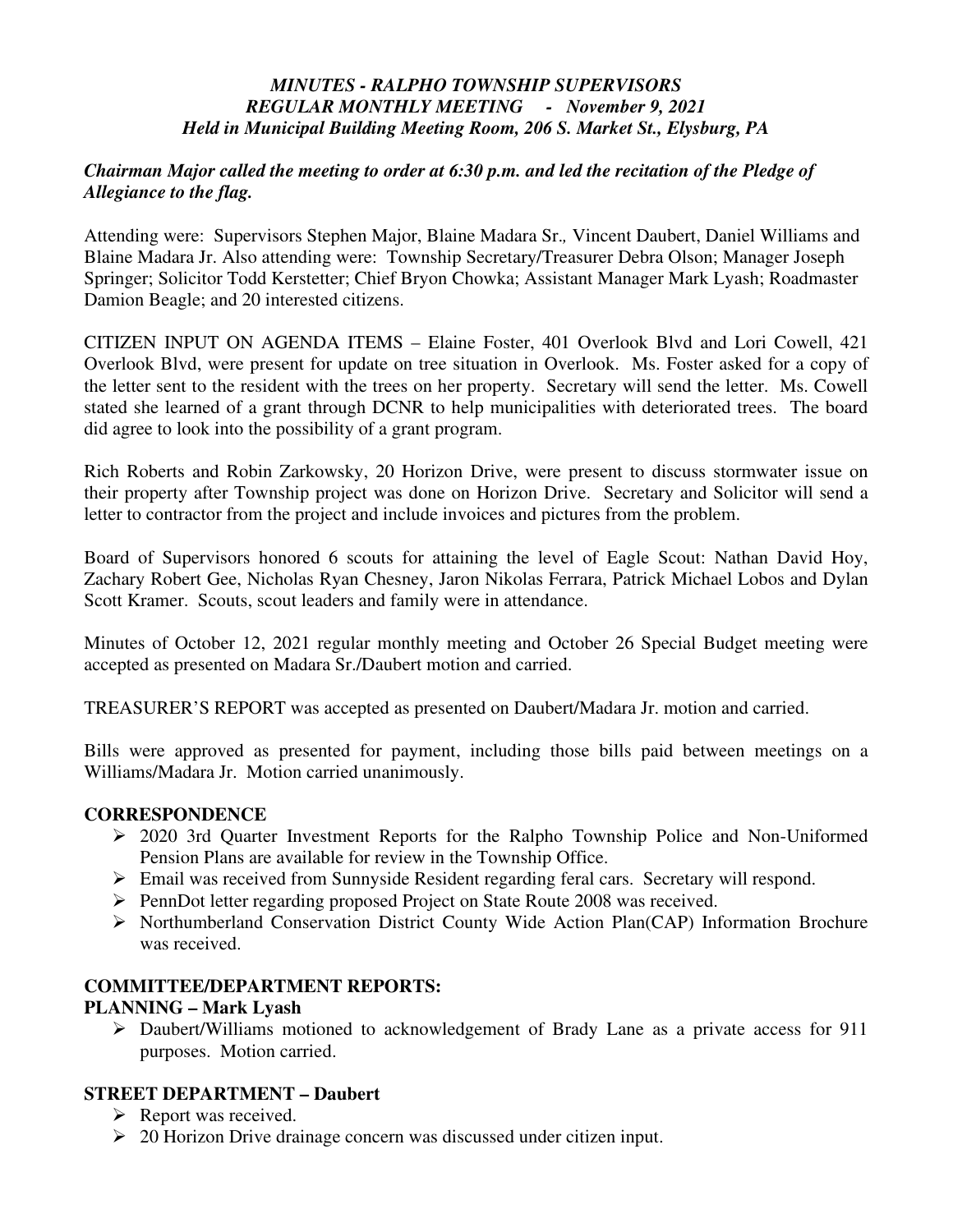- 2022 Paving projects were discussed. Roadmaster explained the need for core samples on Bear Hollow Road to move forward with possible reclamation of the road. Madara Sr./Williams motioned to add to the agenda, this item was brought to the attention of the Board after the posting of the agenda 24 hours prior to the meeting. Madara Sr./Williams motioned to have Roadmaster get core samples done on the road and to possibly put 2022 paving projects out for bid in January or February. Motion carried.
- Madara Sr./Daubert motioned to add Aqua project road cut permit to the agenda. This item was brought to the attention of the Board after the posting of the agenda 24 hours prior to the meeting. Madara Sr./Daubert motioned to agree that Aqua do base repair, milling and full width overlays on lower Bradford Lane, Cameron Drive, High Street, Somerset Avenue, Alpha Avenue and Parkview Rd. Motion carried.

# **BUILDINGS – Madara Sr.**

 $\triangleright$  none

# **RECREATION – Madara Jr.**

 $\triangleright$  none

# **ZONING OFFICER'S REPORT – Major**

 8 permits were issued and \$31,826.37 in fees were collected during October; 31 letters of correspondence were sent; 31 permits were closed; 16 complaints were received for vehicles, trash, dumping, dangerous structures, etc.

# **POLICE DEPARTMENT/PUBLIC SAFETY – Williams**

- $\triangleright$  Report was read.
- $\triangleright$  Madara Sr./Madara Jr. motioned to donate budgeted donation to Ralpho Fire of \$11,250 toward purchase of ladder truck. Motion carried.
- $\triangleright$  Williams/Madara Jr. motioned to add police part-time help wages to the agenda, item was brought to the attention of the Board after the posting of the agenda 24 hours prior to the meeting. Daubert/Madara Jr. motioned to change police part-time wages to \$20 per hour effective immediately. Motion carried.

# **RECYCLING –Major**

 $\triangleright$  none

# **MANAGER'S REPORT**

 $\triangleright$  No findings for grant from previous discussion under citizen input.

# **SOLICITOR'S REPORT**

 $\triangleright$  none

# **ENGINEER'S REPORT**

- $\triangleright$  Report was reviewed.
- $\triangleright$  Williams/Daubert motioned to approve Payment Application #2 for Columbia Excavating for payment of \$2,649.30 for Center Street Stormwater Phase I project. Motion carried with Madara Sr. and Madara Jr. abstaining. Motion carried.